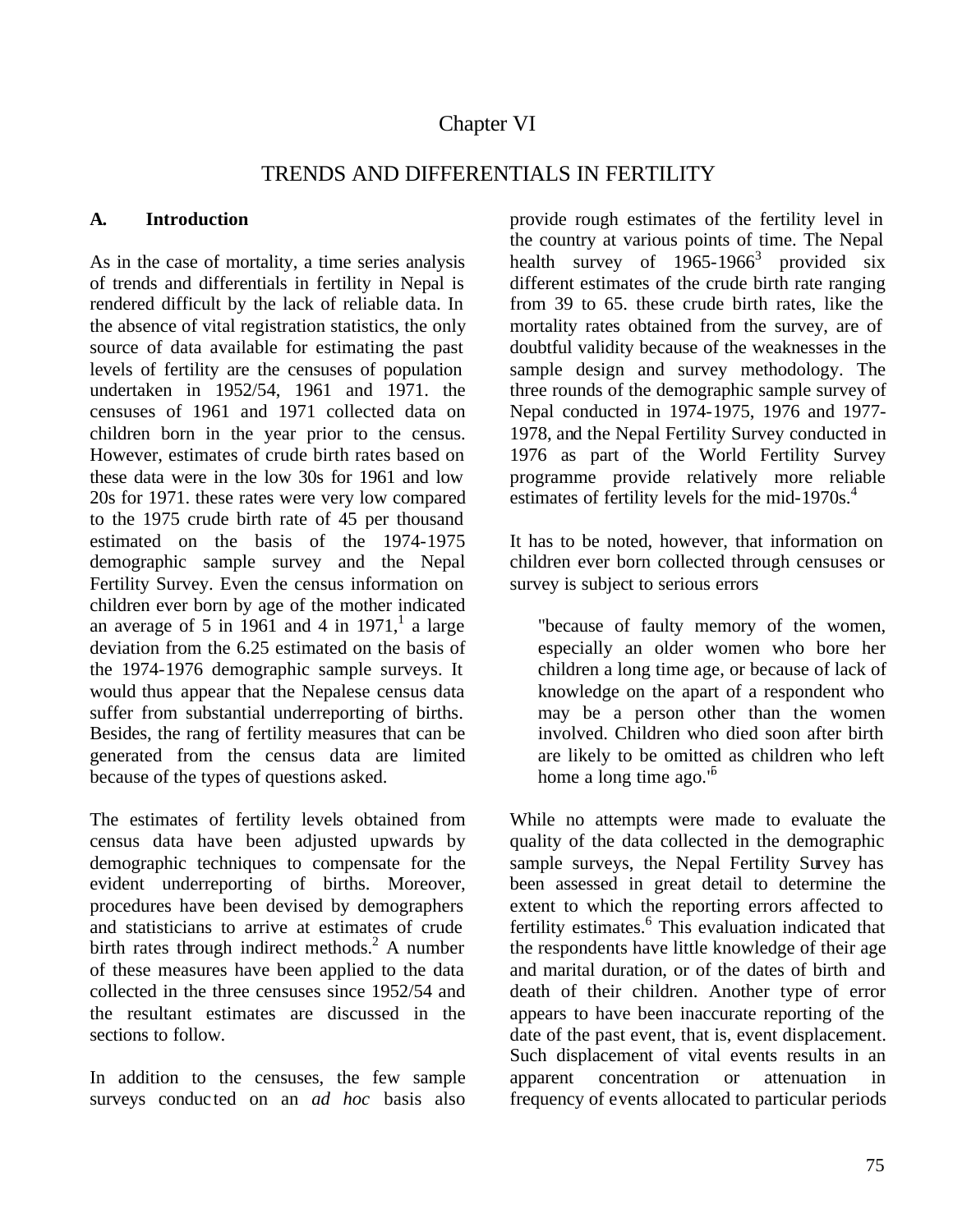in the past, thus giving a false picture of the time pattern of fertility. Another important form of error detected is the omission of past events in the detailed fertility history provided by each respondent because of memory lapse or misunderstanding of the questions.

The limitations of the fertility data from the censuses and surveys have to be borne in mind in interpreting the various estimates obtained on the basis of these data.

### **B. Measures of Fertility**

## 1. *Crude Birth Rates*

The simplest and most common measure of fertility is the crude birth rate which is defined as the number of births in a year per thousand midyear population. In the absence of vital registration data, several estimates of crude birth rate at different points in time have been prepared by various scholars and institutions by applying indirect techniques to the relevant data collected in the censuses.

Using a demographic analysis of the 1952/54 census data, the United Nations<sup>7</sup> secretariat estimated the crude birth rate for the same period at 45.0 per thousand of the population. Vaidiyanathan and Gaige<sup>8</sup> arrived at an estimated crude birth rate of 48.7 for 1954 by applying the quasistable population model to the 1952/54 and 1961 census data. The Central Bureau of Statistics<sup>9</sup> estimated the average birth rate for the 1951-1961 period at 40.0 per thousand of the population. All these estimates are for about the same period, but the highest one, 48.7 by Vaidiyanathan and Gaige, is about 22 per cent higher than the lowest, 40.0 by the Central Bureau of Statistics, The substantial differences in the various estimates clearly show the extent of uncertainty about the true level of fertility in the 1950s.

Several estimates of crude birth rate are available for the 1960s. The age distribution of the 1952/54 and 1961 censuses adjusted for under enumeration formed the basis for estimating a crude birth rate of 47.0 for 1961 by Krotki and Thakur,  $10$  while Gubhaju's estimate obtained by the application of the over-all survival ratio method was 42.1 per thousand of the population.<sup>11</sup> By adjusting the age-sex distribution of the 1961 and 1971 censuses, the united States Bureau of the Census<sup>12</sup> obtained a crude birth rate of 44.6 for 1961-1966 and 43.8 for 1966-1971. the vital registration pilot project<sup>13</sup> which was conducted by the Central Bureau of Statistics in some selected areas in 1968 revealed a birth rate of 42.0 per thousand of the population. For the decade 1961-1971, the Central Bureau of Statistics<sup>14</sup> estimated by indirect method a birth rate of 41.0 on the basis of the age data of the 1961 and 1971 censuses.

There are four estimates of the crude birth rate available for the year 1971. The United States Bureau of the Census<sup>15</sup> arrived at a rate of 43.4 by the method referred to earlier. By applying the Rele method to the 1971 census data, Karki<sup>16</sup> estimated a crude birth rate of 42.4 for the same year, while the same estimate was also arrived at by Gubhaju.<sup>17</sup> The estimate of  $42.0$  made by the Central Bureau of Statistics<sup>18</sup> for 1971 was very close to the estimates of Karki and Gubhaju.

As noted earlier, the three rounds of demographic sample surveys conducted in 1974-1975, 1976 and 1977-1978, as well as the Nepal Fertility Survey conducted in 1976 as part of the World Fertility Survey programme, provide more reliable estimates of the crude birth rates for the mid-1970s. The results of the demographic sample surveys have been adjusted on the basis of a "quality control sample" – a re-interview of approximately 8 per cent of the sample in 1974- 1975 and 1976, and of 10 per cent of the sample in 1977-1978. The 1974-1975 survey gave an adjusted crude birth rate of 44.7, while the corresponding rates for 1976 and 1977-1978 were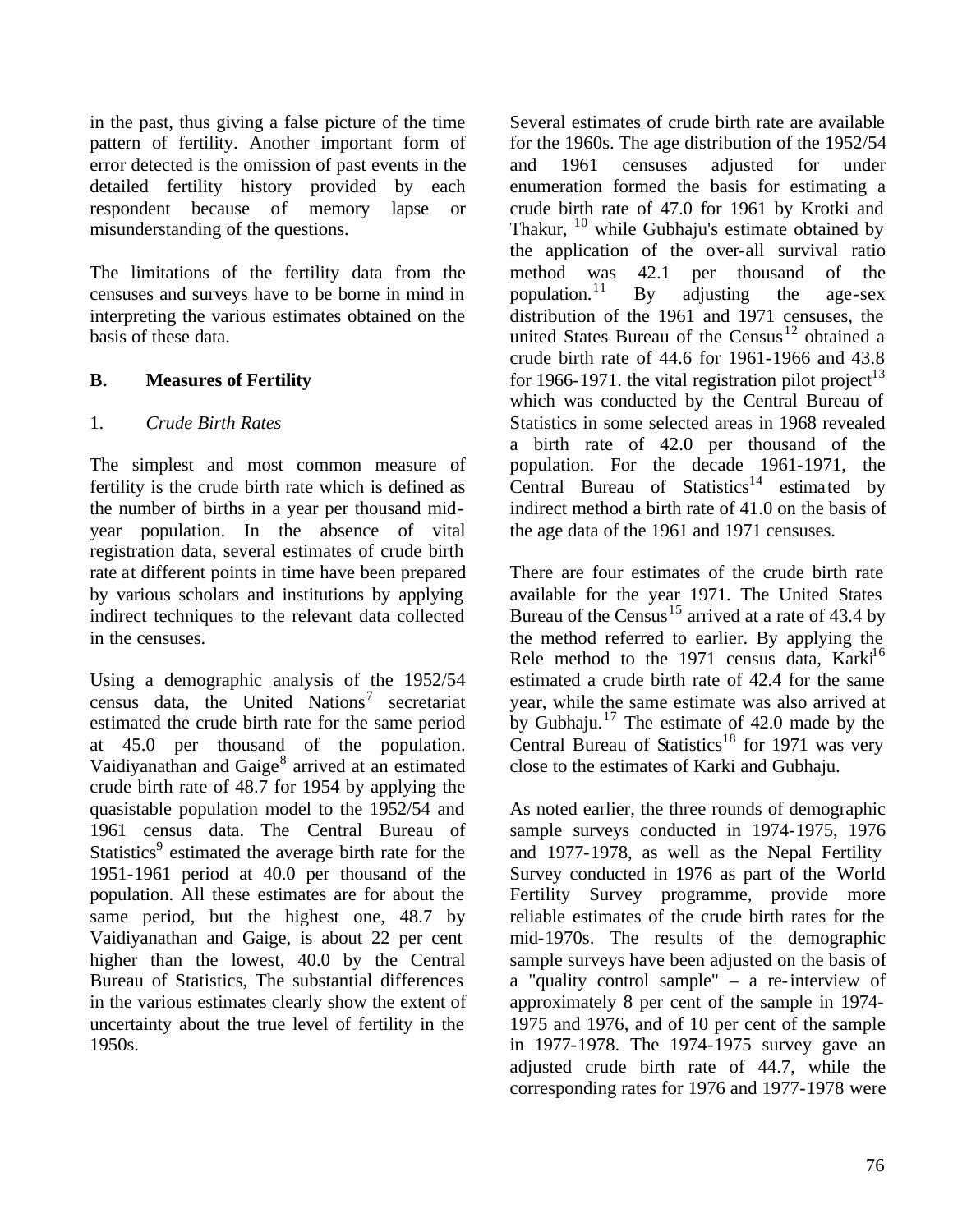46.8 and 42.6 respectively.<sup>19</sup> The difference in the estimates of crude birth rates from the three demographic sample surveys "might rather be a reflection of the relative efficiencies with which the different surveys were carried out and processed than any real difference in the level of fertility in successive years.<sup>20</sup> The Nepal Fertility Survey of  $1976^{21}$  gave an unadjusted crude birth rate of 43.6 per thousand of the population. However, the united States Bureau of the Census estimated a rate of 45.5 based on agespecific marital fertility rates and data on currently married and total female populations obtained from the household schedules of the survey. $^{22}$ 

The various estimates of crude birth rates for Nepal are summarized in table 33. It will be seen that most of the estimates indicate a birth rate of 45 to 49 per thousand for the 1950-1960 decade and about 42 to 45 in the 1960s and 1970s. In comparison with many developing countries of the region, these rates are very high. In justification of their estimates of fertility levels for 1954, Vaidiyanathan and Gaige pointed to the prevailing social, cultural and economic conditions predominantly favouring large family size and higher fertility in Nepal.<sup>23</sup> These conditions have not changed radically over the past 25 years, and thus it is not likely that any dramatic fall in fertility has taken place so  $far.^{24}$ 

### 2. *Child-woman Ratio*

In countries where the birth registration system is inadequate or non-existent, the index commonly used to measure fertility is the child-woman ratio. This ratio is computed by dividing the number of children under 5 years old in the population by the number of women in the reproductive agegroup 15-49 years. the number of children and the number of women are obtained from a population census or a demographic survey. The childwoman ratio constructed on the basis of the

g Government of Nepal, *The Analysis of the Population Statistics of Nepal*(Kathmandu, Central Bureau of Statistics, 1977).

Nepalese census data are compared with the corresponding ratios for selected countries in table 34.

|  | Table 33. Estimated crude birth rates, 1952-1978 |  |  |  |  |  |
|--|--------------------------------------------------|--|--|--|--|--|
|--|--------------------------------------------------|--|--|--|--|--|

| Period/<br>year | Source of estimate                                      | <b>Estimated</b><br>crude<br>birth rate |
|-----------------|---------------------------------------------------------|-----------------------------------------|
| 1952/54         | United Nations <sup>a</sup>                             | 45.0                                    |
| 1954            | Vaidiyanathan and Gaige <sup>b</sup>                    | 48.7                                    |
| 1951-1961       | Central Bureau of statistics <sup>c</sup>               | 40.0                                    |
| 1961            | Krotki and Thakur <sup>d</sup>                          | 47.0                                    |
|                 | Gubhaju <sup>e</sup>                                    | 42.1                                    |
|                 | United States Bureau of the                             |                                         |
| 1961-1966       | census                                                  | 44.6                                    |
| 1968            | Vital Registration Pilot project <sup>g</sup>           | 42.0                                    |
|                 | United States Bureau of the                             |                                         |
| 1966-1971       | census                                                  | 43.8                                    |
| 1961-1971       | Central Bureau of statistics <sup>9</sup>               | 41.0                                    |
| 1971            | United States Bureau of the<br>census                   | 43.4                                    |
|                 | Karki <sup>n</sup>                                      | 42.4                                    |
|                 | Gubhaju <sup>1</sup>                                    | 42.4                                    |
|                 | Central Bureau of statistics<br>(adjusted) <sup>1</sup> | 42.0                                    |
| 1974-1975       | Demographic Sample Survey<br>(adjusted)                 | 44.7                                    |
| 1976            | Demographic Sample Survey<br>(adjusted) <sup>k</sup>    | 46.8                                    |
|                 | <b>Nepal Fertility Survey</b><br>(unadjusted)           | 43.6                                    |
|                 | Nepal Fertility Survey (adjusted) <sup>T</sup>          | 45.5                                    |
| 1977-1978       | Demographic Sample Survey<br>(adjusted)                 | 42.6                                    |

*Sources:* a *Population Bulletin of the united Nations* (United Nations Publication, Sales No. 64. XIII. 2).

b K.E. Vaidiyanathan and F.H. Gaige, "Estimates of abridged life tables, corrected sex-age distribution and the birth and death rates for Nepal 1954", *Demography*  (India), vol. III, No. 2, 1973.

c Central Bureau of Statistics, *Population Projections for Nepal 1961-1981*, Kathmandu, 1964.

d K.J. Krotki and H.N. Thakur, "Estimates of population size and growth from the 1952-54 and 1961 censuses of the Kingdom of Nepal", *Population Studies,*  vol. 25, No. 1, March 1971.

e B.B. Gubhaju, "Fertility and Mortality in Nepal", *Journal of the Nepal Medical Association,* vol. 13, Nos. 5 and 6, October and December 1975.

f United States Bureau of the Census, Country Demographic Profiles, "Nepal", November 1979.

h Y.B. Karki, *"Fertility differential in Nepal-1971"*, seminar paper submitted as a part requirement for the Certificate Course in Population Studies, 1978-1979, at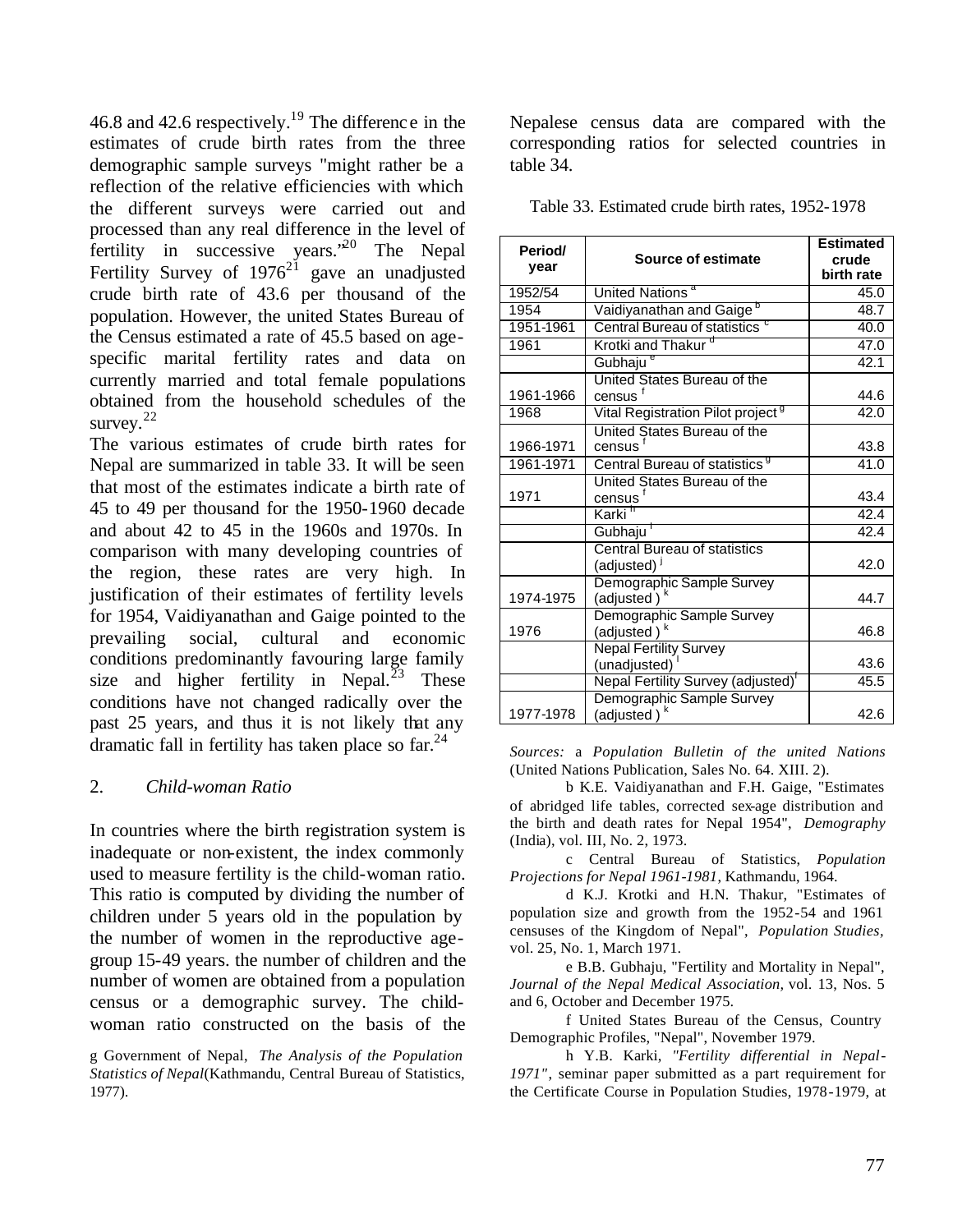the International Institute for Population Studies, Bombay, May 1979, (mimeo).

i B.B. Gubhaju, *" An abridged life table construction for Nepal for the period 1961-1970"*, Research, Planning and Evaluation Division, Nepal FP/MCH Project, 1974.

j Central Bureau of Statistics, *Population Projections for Nepal 1971-1986*, Kathmandu, 1974.

k Central Bureau of Statistics, *The Demographic Sample Survey of Nepal Third year Survey, 1977-1978*, Kathmandu, July 1978.

l *Nepal Fertility Survey 1976, First Report* (Kathmandu, Ministy of Health, Nepal FP/MCH Project, 1977).

It will be observed from table 34 that the childwoman ratio for Nepal is substantially low compared to the corresponding ratios for many countries in the region. For instance, the ratio for Sri Lanka in 1953 and 1963 were higher than the ratios for Nepal in 1952/54 and 1961 respectively. In 1971, the ratio for Nepal is higher than that of Sri Lanka; but lower than that of several countries including its neighbours, India and Pakistan.

It has, however, to be noted that as a measure of fertility, the child-woman ratio has many weaknesses. In the first instance, it is directly affected by the under-numeration of young children, which in Nepal is believed to be comparatively very large.<sup>25</sup> In fact, when the 1971 census data is adjusted for undernumeration of children, the child-woman ratio works out at  $640<sup>26</sup>$  A second factor affecting the interpretation of the child-woman ratio is mortality both among women of childbearing age, as well as among children under 5 years of age who are survivors of births in the preceding five years. it is well known that death rates for children as well as for women in the reproductive age groups in Nepal are higher than the corresponding rates for most countries of the region. But since the survival rate is much higher for women aged 15-49 years than for children aged 0-4 years, the ratios underestimate recent fertility.

Table 34. Child-woman ratio<sup>a</sup>, selected countries of the ESCAP region, various censuses

| <b>Census</b> |              | <b>Child-Woman Ratio</b> |       |           |                  |                 |                    |                             |           |                 |  |  |  |  |
|---------------|--------------|--------------------------|-------|-----------|------------------|-----------------|--------------------|-----------------------------|-----------|-----------------|--|--|--|--|
| year          | <b>Nepal</b> | <b>Bangladesh</b>        | India | Indonesia | <b>Malaysia</b>  | <b>Pakistan</b> | <b>Philippines</b> | <b>Republic</b><br>of Korea | Sri Lanka | <b>Thailand</b> |  |  |  |  |
| 1947          |              |                          |       |           |                  |                 |                    |                             |           | 626             |  |  |  |  |
| 1948          |              |                          |       |           |                  |                 | 650                |                             |           |                 |  |  |  |  |
| 1951          |              |                          | 549   |           |                  | 981             |                    |                             |           |                 |  |  |  |  |
| 1952/54       | 512          |                          |       |           |                  |                 |                    |                             |           |                 |  |  |  |  |
| 1953          |              |                          |       |           |                  |                 |                    |                             | 654       |                 |  |  |  |  |
| 1955          |              |                          |       |           |                  |                 |                    | 664                         |           |                 |  |  |  |  |
| 1957          |              |                          |       |           | 800              |                 |                    |                             |           |                 |  |  |  |  |
| 1960          |              |                          |       |           | 768 <sup>b</sup> |                 | 729                | 790                         |           | 697             |  |  |  |  |
| 1961          | 572          | 867                      | 659   | 714       |                  | 832             |                    |                             |           |                 |  |  |  |  |
| 1963          |              |                          |       |           |                  |                 |                    |                             | 686       |                 |  |  |  |  |
| 1970          |              |                          |       |           | 709              |                 | 693                | 591                         |           | 727             |  |  |  |  |
| 1971          | 587          |                          | 652   | 667       |                  |                 |                    |                             | 552       |                 |  |  |  |  |
| 1974          |              | 851                      |       |           |                  |                 |                    |                             |           |                 |  |  |  |  |

*Sources: Demographic Yearbook 1965 and 1975.*

For Nepal, data are from Government of Nepal, *The Analysis of the Population Statistics of Nepal* (Kathmandu, Central Bureau of Statistics, 1977). For Bangladesh, data are taken from the draft chapter of *Population of Bangladesh*, Country Monograph Series in preparation. Sri Lankan data are taken from *Population of Sri Lanka,* Country Monograph Series No. 4 (Bangkok, ESCAP, 1976), table 116, p. 155.

a Number of children aged 0-4 per 1,000 women aged 15-49. b East Malaysia only.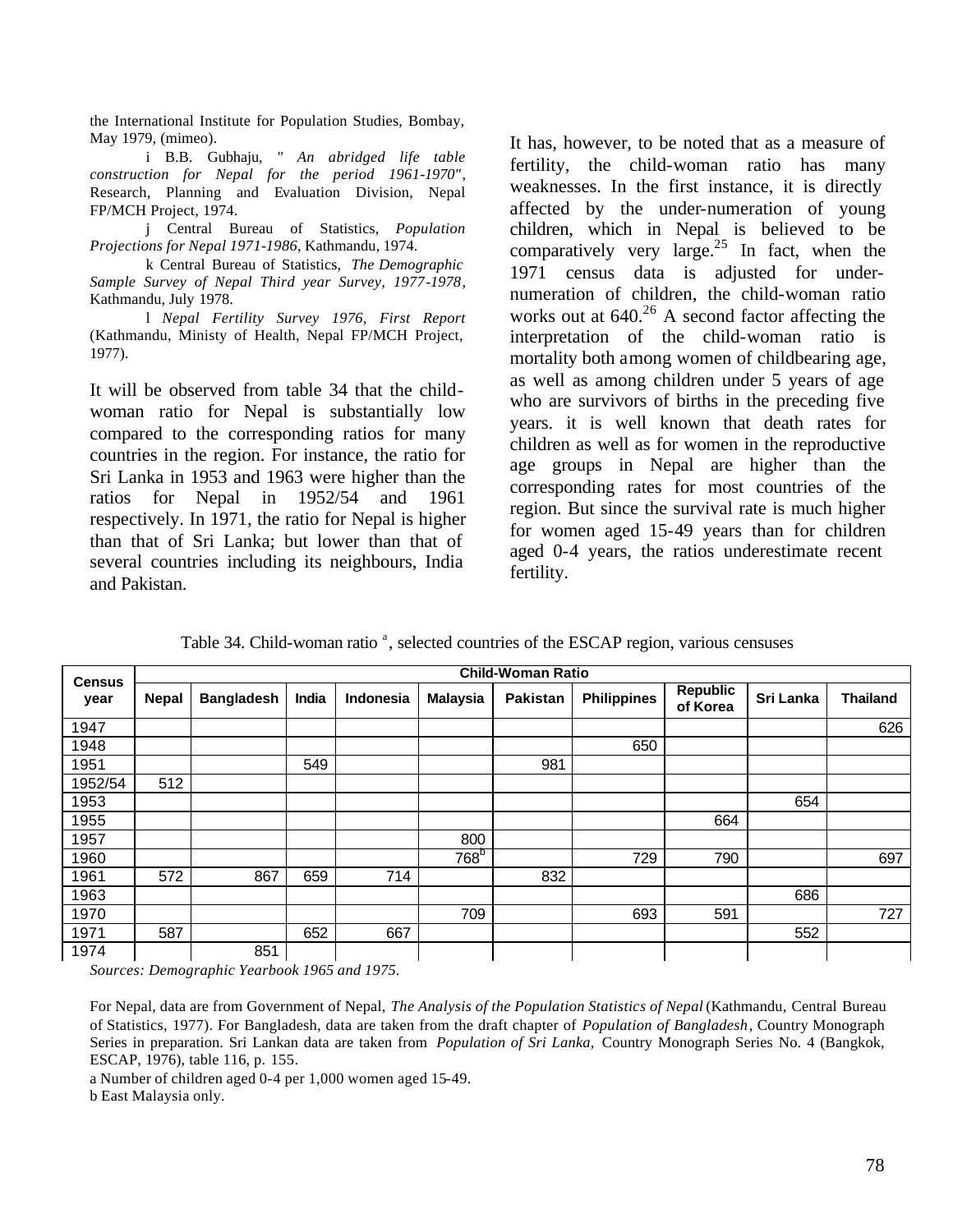Comparison of child-woman ratios over time in one country or of the ratios between countries for the same time has to take into consideration factors other than differential mortality. The lower child-woman ratio for Sri Lanka compared with Nepal in 1971 was largely due to the concurrence of two factors. First, the substantial decline of fertility in Sri Lanka since the early 1960s resulted in a smaller number of children in the numerator of the child-woman ratio. At the same time, the continuing decline in mortality of women aged 15-49 years brought about an increase in the number of women in the denominator. As a result of these two changes, the child-woman ratio in Sri Lanka fell from 686 in 1963 to 552 in 1971.

Another defect of the child-woman ratio is that the broad age range used for women of 15-49 years does not take account of their age distribution within this range, and fertility is of course closely related to age. $27$  For instance, in Nepal, women get married at a very early age, and the fertility is higher among younger than older women of the reproductive cohort, while in countries like Sri Lanka where there is an increasing tendency to postpone marriages and the average age at marriage for women is substantially higher than in Nepal, the highest fertility rate has occurred among women in the older age groups. $^{28}$  These factors have also to be taken into consideration in an international comparison as well as in comparison of fertility trends within the same country.

### 2. *Age-specific Fertility Rates*

A more refined measure of fertility is the agespecific fertility rate which is the number of births during a year to women in a given 5 year age group per thousand women in the same age group. The relevant data collected in the censuses

and the national sample surveys have been used to estimate the age-specific fertility rates at different points in time.

The central Bureau of Statistics<sup>29</sup> calculated the age-specific fertility rates on the basis of the data on ever-born children and number of births occurring during the previous year collected in the 1971 census by the application of the Brass technique. The United States Bureau of the Census<sup>30</sup> has estimated the age-specific fertility rates for 1971 on the basis of estimated trends in fertility during the period 1961 to 1975. The relevant data collected in the three rounds of the demographic sample survey of Nepal<sup>31</sup> have also been used to calculate the age-specific fertility rates for the respective years.

From the detailed fertility data collected in the Nepal Fertility Survey of 1976, the number of births in the twelve-month period prior to the National Fertility Survey and the age of women at that time have been used to construct a synthetic age-specific fertility schedule for the year prior to the survey (most of 1975 and part of 1976).<sup>32</sup>

The various estimates of age-specific fertility rates for Nepal are summarized in table 35. The pattern of age-specific fertility rates derived from the various sources appear to be similar. The rate of childbearing is low at ages under 20 but rises to a peak at ages 25-29 where the majority of the women are married and fecundity is at its highest level. According to all estimates, the second highest fertility rate is experienced by women aged 20-24 years. after the age of 30, there is a gradual reduction in fertility rate, reaching a low level at ages 45-49.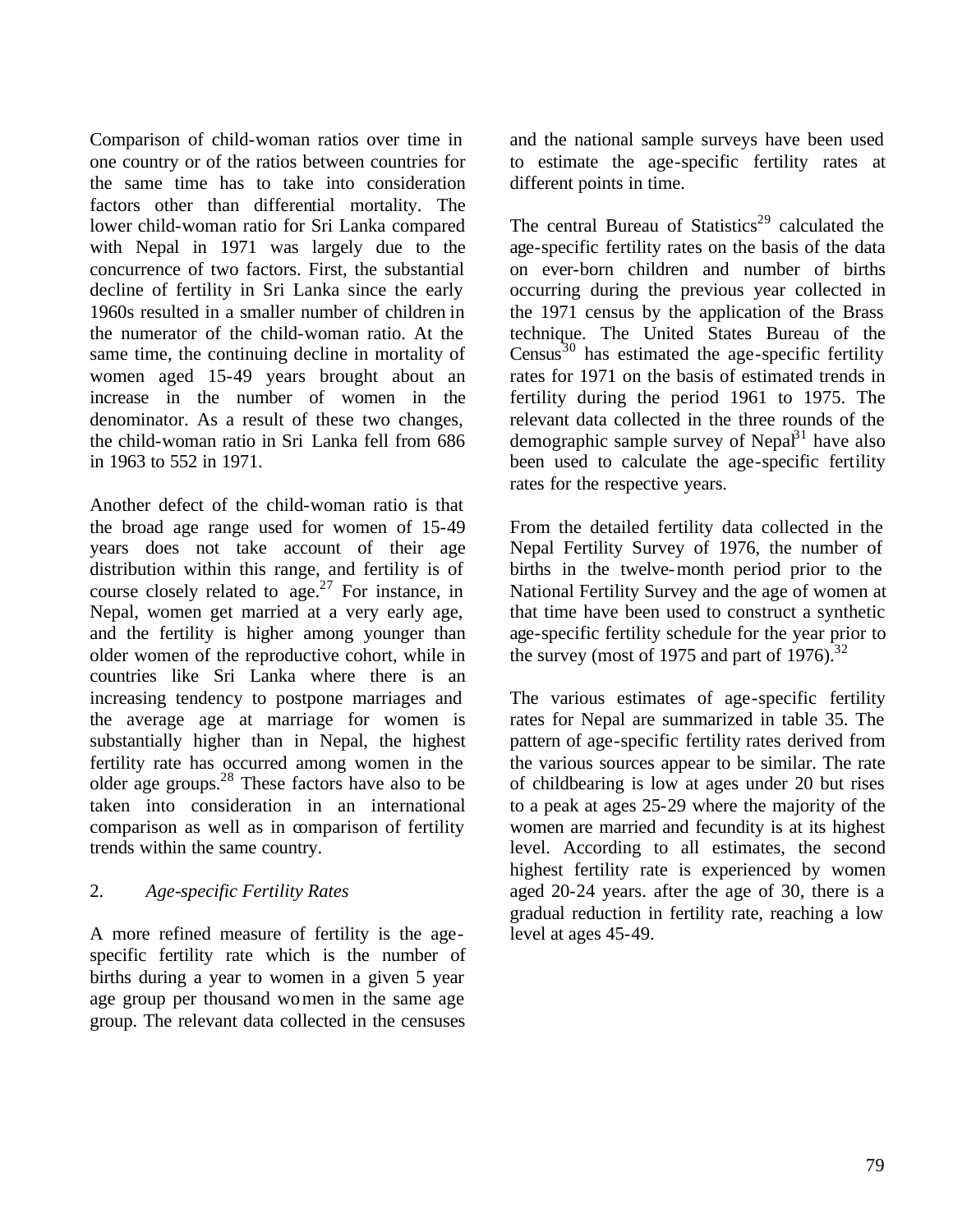|           |                                                 |           |           | Total     |       |       |       |       |                   |
|-----------|-------------------------------------------------|-----------|-----------|-----------|-------|-------|-------|-------|-------------------|
| Year      | <b>Source of estimates</b>                      | $15 - 19$ | $20 - 24$ | $25 - 29$ | 30-34 | 35-39 | 40-44 | 45-49 | fertility<br>rate |
| 1971      | Central bureau of statistics <sup>"</sup>       | 74        | 267       | 310       | 261   | 196   | 109   | 43    | 6.3               |
| 1975      | United states Bureau of the Census b            | 114       | 287       | 296       | 257   | 188   | 92    | 39    | 6.4               |
| 1976      | United states Bureau of the Census <sup>b</sup> | 119       | 296       | 295       | 254   | 192   | 87    | 30    | 6.4               |
| 1974-1975 | Demographic Sample Survey <sup>c</sup>          | 114       | 270       | 297       | 260   | 169   | 89    | 50    | 6.3               |
| 1975-1976 | Nepal Fertility Survey <sup>d</sup>             | 145       | 290       | 295       | 269   | 169   | 75    | 23    | 6.3               |
| 1976      | Demographic Sample Survey <sup>e</sup>          | 138       | 305       | 284       | 252   | 170   | 95    | 34    | 6.0               |
| 1977-1978 | Demographic Sample Survey                       | 127       | 294       | 294       | 252   | 180   | 92    | 24    | 6.2               |

Table 35. Age-specific fertility rates, 1971-1978

*Sources:* a Government of Nepal, *The Analysis of the Population Statistics of Nepal* (Kathmandu, Central Bureau of Statistics, 1977.)

b United States Bureau of the Census, Country Demographic Profiles, "Nepal", November 1979 (mimeo).

c Central Bureau of Statistics, *The Demographic Sample Survey of Nepal 1974-1975*, report prepared for the Government of Nepal by A.K. Bourini, Kathmandu, May 1976.

d Noreen Goldman, "World Fertility Survey data quality: a case study of Nepal", paper presented at the World Fertility Survey Workshop, East-West Population Institute, Hawaii, January 1979 (mimeo).

e Central Bureau of Statistics, *The Demographic Sample Survey of Nepal, Second year Survey, 1976*, rport prepared for the Government of Nepal by A.K. Bourini, Kathmandu, February 1977.

f Central Bureau of Statistics, *The Demographic Sample Survey of Nepal, Third year Survey, 1977-1978*, Kathmandu, July 1978.

It is also evident from the table that there have been no significant changes in the level of fertility over the years as measured by the total fertility rate. Each woman in Nepal passing through her reproductive ages 15-49 would on an average give birth to six children. This average seems to have remained unchanged from 1971 to 1978.

### C. Fertility Differentials

An attempt has been made to identify possible differentials in the levels of fertility between various regions and groups of people in Nepal by utilizing the same source of data mentioned earlier. As noted earlier, the limitations of these data have to be borne in mind in interpreting the analysis of fertility differentials.

### 1. *Zonal Differentials*

On the basis of the 1971 census data,  $Karki<sup>33</sup>$ estimated the crude birth rate, child-woman ratio and total fertility rate for each of the fourteen administrative zones of Nepal. These fertility measures, together with some selected demographic and social indicators, are summarized in table 36. It will be seen from the table that while the crude birth rate for the country as a whole was 42.4, there were seven zones in which this rate was higher, and seven others in which it was lower, than the national average. A crude birth rate of over 45 per thousand has been recorded for Bheri and Rapti zones, while birth rates close to 45 have been recorded for mechi and Koshi zones. The lowest birth rate is 38.2 for Dhaulagiri and Gandaki while Bagmati with an estimated rate of 39.5 ranks the third lowest.

The differences in the fertility levels between the regions could be explained in terms of a number of demographic and social factors. The zones in which the birth rates are relatively higher are generally those where the mean age at marriage of women and the literacy rates, particularly those of women, are relatively low. The proportion of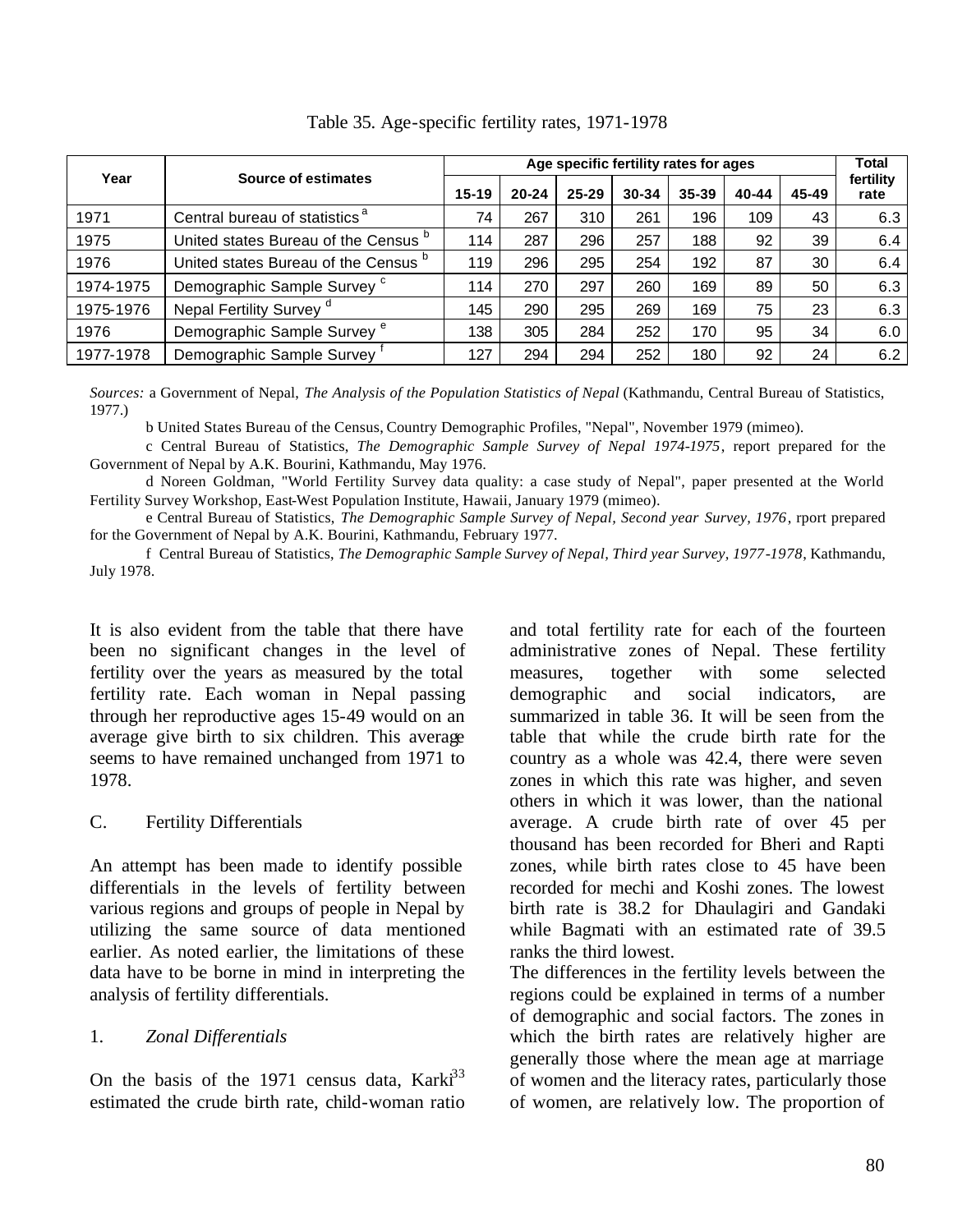currently married women particularly in the peak reproductive ages is also relatively high in these zones. Some of the high fertility zones are also located in the Terai where the recent activities relating to land development and settlement have resulted in an immigration of young families with wives at the ages of maximum fertility. The zones with low birth rates are generally characterized by a relatively higher literacy rate for males and females, a higher proportion of males in the total population, higher mean age at marriage and a lower proportion of currently married women, particularly in the most fertile age groups.

There are, however, exceptions to the general observations made in the preceding paragraph. For instance, in the Mechi and Koshi zones where the literacy rates for both males and female are relatively high and the proportion of currently married women in the age groups 15-29 are significantly lower than the national average, the crude birth rates are relatively high. However, the Lumbini, Seti and Mahakali zones, where the mean age at marriage of women is the lowest, the proportion of currently married women is higher and literacy rates relatively lower, have recorded lower crude birth rates than Rapti, Bheri, Mechi and Koshi. These abnormalities are largely due to differences in age composition of the population caused by immigration and out-migration, as well as in the religious composition.

### 2. *Rural-urban Differentials*

The estimates of crude birth rate for urban and rural areas based on the results of the three rounds of the demographic sample survey are shown in table 37. It will be noted that the estimated crude birth rates for rural areas were about 50 per cent higher than those for urban areas in all three survey years. this differences may be in reality even larger if it is true, as some reports indicate, that urban births were less underreported than the rural ones. But the differences in the sex and age composition between the urban and rural areas may somewhat mask the true extent of the differentials in fertility.

The age-specific fertility rates given in table 38 show that the rates for rural areas are higher than the urban areas in all age groups, the former exceeding the latter, particularly at the youngest and oldest childbearing ages by almost 100 per cent. "Though there is significant difference in the level of fertility in urban and rural areas, the difference cannot make any significant impact upon the over-all fertility level of the entire country because of extremely small proportion of urban population. $184$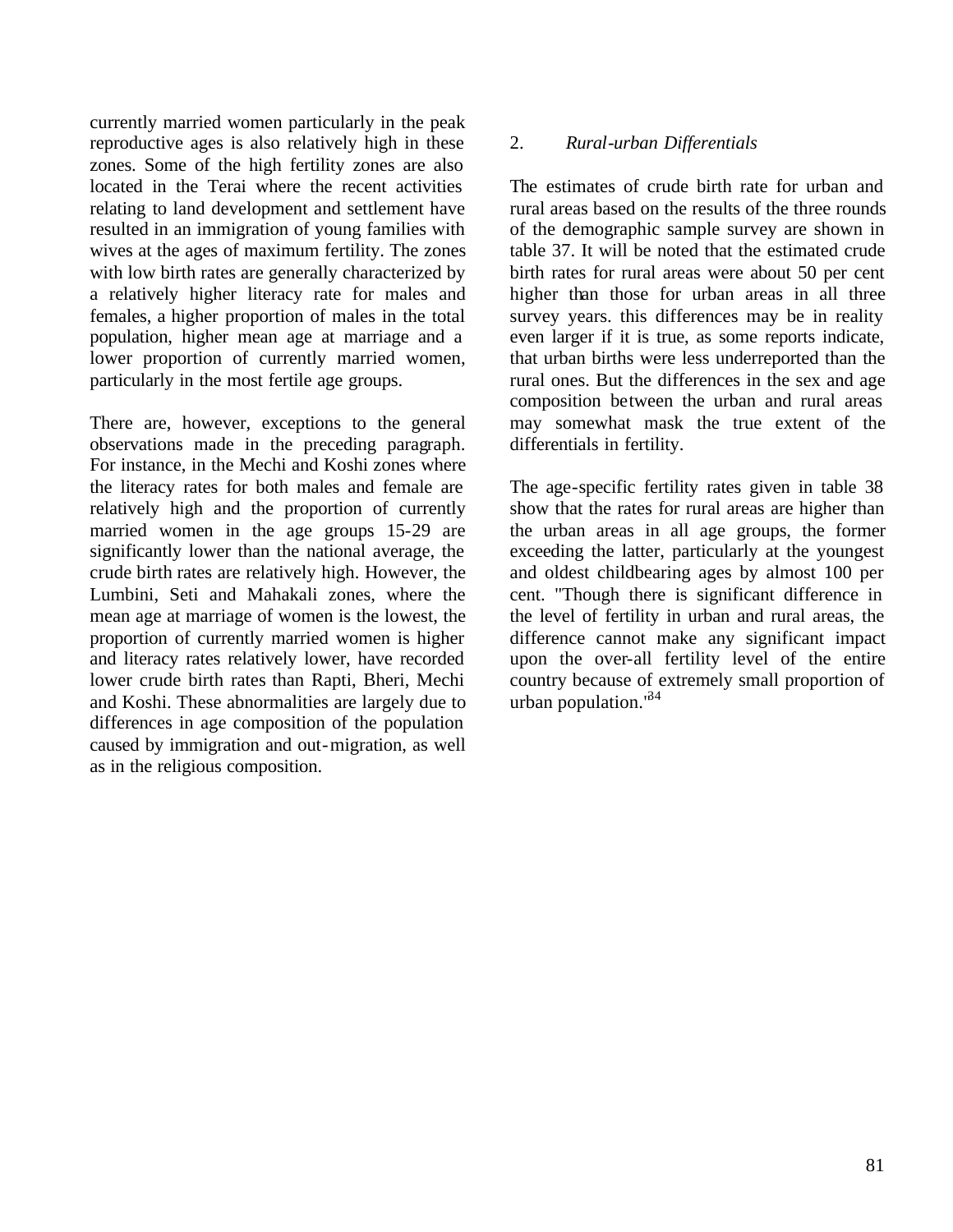|                           | Fertility measures <sup>a</sup> |                         | Demographic<br>indicators  |                                   | Proportion currently married women at various ages <sup>a</sup> |           |       |       |       |       |       | Literacy <sup>c</sup> |                      |       |             |
|---------------------------|---------------------------------|-------------------------|----------------------------|-----------------------------------|-----------------------------------------------------------------|-----------|-------|-------|-------|-------|-------|-----------------------|----------------------|-------|-------------|
| Administra-<br>tive zones | Crude<br>birth<br>rate          | Child<br>woman<br>ratio | Total<br>fertility<br>rate | sex ratio <sup>b</sup><br>(M/100) | Mean age<br>at<br>a<br>marriage<br>(females)                    | $15 - 19$ | 20-24 | 25-29 | 30-34 | 35-39 | 40-44 | 45-49                 | <b>Both</b><br>sexes | Males | Female<br>s |
| Mechi                     | 44.9                            | 647.9                   | 6.0                        | 106.0                             | 18                                                              | 44.2      | 83.0  | 93.0  | 93.9  | 91.9  | 86.4  | 82.1                  | 17.8                 | 29.0  | 5.6         |
| Koshi                     | 44.6                            | 638.7                   | 5.9                        | 103.9                             | 18                                                              | 51.6      | 87.7  | 94.3  | 94.6  | 91.6  | 89.0  | 80.9                  | 18.6                 | 30.1  | 6.3         |
| Sagarmatha                | 43.3                            | 574.6                   | 5.5                        | 99.5                              | 16                                                              | 60.8      | 91.9  | 95.4  | 94.9  | 90.8  | 86.4  | 77.9                  | 13.0                 | 23.5  | 2.5         |
| Janakpur                  | 43.5                            | 541.2                   | 5.4                        | 100.8                             | 15                                                              | 71.5      | 94.5  | 96.6  | 95.6  | 91.7  | 86.4  | 78.2                  | 10.9                 | 19.5  | 2.3         |
| Bagmati                   | 39.5                            | 570.6                   | 5.1                        | 103.8                             | 18                                                              | 49.5      | 85.6  | 92.9  | 93.4  | 90.8  | 86.1  | 82.1                  | 18.7                 | 29.6  | 7.2         |
| Narayani                  | 43.7                            | 606.5                   | 5.3                        | 105.7                             | 15                                                              | 76.6      | 96.4  | 97.7  | 96.6  | 93.4  | 88.6  | 81.6                  | 12.9                 | 21.6  | 3.5         |
| Gandaki                   | 38.2                            | 542.5                   | 4.9                        | 94.9                              | 18                                                              | 54.6      | 88.4  | 94.3  | 93.9  | 91.6  | 86.7  | 82.0                  | 18.3                 | 34.1  | 3.9         |
| Lumbini                   | 41.6                            | 570.9                   | 5.2                        | 101.1                             | 15                                                              | 71.1      | 95.3  | 97.2  | 96.0  | 93.1  | 87.0  | 80.7                  | 16.5                 | 29.0  | 4.2         |
| Dhaulagiri                | 38.2                            | 534.0                   | 4.9                        | 96.1                              | 19                                                              | 42.4      | 80.1  | 90.6  | 91.4  | 90.1  | 84.8  | 80.2                  | 14.0                 | 25.7  | 3.0         |
| Rapti                     | 45.2                            | 627.5                   | 5.6                        | 96.9                              | 18                                                              | 51.8      | 90.0  | 95.0  | 94.7  | 91.3  | 84.0  | 78.6                  | 10.0                 | 18.6  | 1.5         |
| Karanali                  | 40.8                            | 556.4                   | 4.8                        | 105.1                             | 17                                                              | 63.7      | 91.8  | 95.4  | 94.3  | 90.4  | 81.8  | 77.6                  | 6.4                  | 11.6  | 0.8         |
| Bheri                     | 45.5                            | 629.1                   | 5.6                        | 104.4                             | 17                                                              | 63.3      | 93.8  | 96.6  | 96.1  | 93.0  | 86.9  | 82.1                  | 9.1                  | 15.7  | 2.0         |
| Seti                      | 41.3                            | 557.1                   | 4.9                        | 99.4                              | 15                                                              | 66.2      | 94.7  | 97.1  | 96.3  | 94.2  | 88.1  | 84.3                  | 7.5                  | 13.8  | 1.1         |
| Mahakali                  | 41.6                            | 559.5                   | 5.1                        | 102.9                             | 15                                                              | 80.6      | 96.3  | 97.1  | 95.6  | 92.8  | 86.8  | 81.7                  | 14.3                 | 26.0  | 1.9         |
| Nepal                     | 42.4                            | 586.8                   | 5.3                        | 101.4                             | 17                                                              | 60.2      | 91.1  | 95.4  | 95.0  | 92.0  | 86.6  | 80.6                  | 14.3                 | 24.7  | 3.7         |

Table 36. Selected fertility measures and demographic and social indicators for various administrative zones, 1971.

*Sources:* a Y.B. Karki, "Fertility differential in Nepal, 1971", seminar paper submitted as a part requirement for Certificate Course in Population Studies, 1978- 1979, at the International Institute for Population Studies, Bombay, May 1979, table 2.

b Population census, 1971, vol. II, part I, *Social Characteristics,* table 5.

c Government of Nepal, *The Analysis of the Population Statistics of Nepal,* (Kathmandu, Central Bureau of Statistics, 1977), Table 5.3. The Literacy rates were calculated in respect of the population aged 10 years and over.